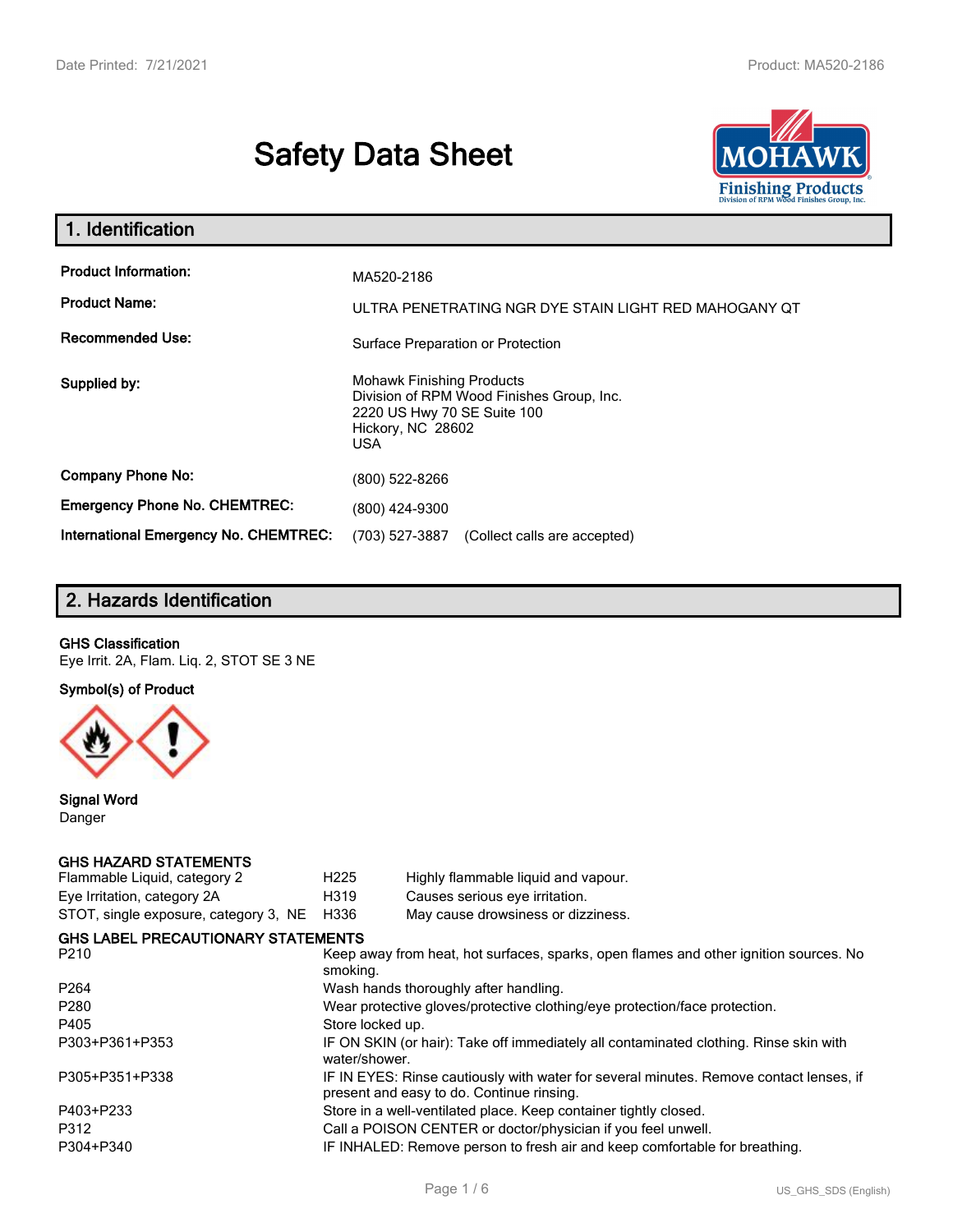| P337+P313                               | If eye irritation persists: Get medical advice/attention.       |  |  |  |
|-----------------------------------------|-----------------------------------------------------------------|--|--|--|
| P403+P235                               | Store in a well-ventilated place. Keep cool.                    |  |  |  |
| <b>GHS SDS PRECAUTIONARY STATEMENTS</b> |                                                                 |  |  |  |
| P <sub>240</sub>                        | Ground/bond container and receiving equipment.                  |  |  |  |
| P <sub>241</sub>                        | Use explosion-proof electrical/ventilating/lighting/ equipment. |  |  |  |
| P <sub>242</sub>                        | Use only non-sparking tools.                                    |  |  |  |
| P <sub>243</sub>                        | Take precautionary measures against static discharge.           |  |  |  |
|                                         |                                                                 |  |  |  |

# **3. Composition/Information on ingredients**

| <b>Chemical Name</b>              | CAS-No.  | Wt. %       | <b>GHS Symbols</b>    | GHS  |
|-----------------------------------|----------|-------------|-----------------------|------|
| acetone                           | 67-64-1  | 75-100      | GHS02-GHS07           | H225 |
| ethanol                           | 64-17-5  | $2.5 - 10$  | GHS02                 | H225 |
| propylene glycol monomethyl ether | 107-98-2 | $0.1 - 1.0$ | GHS02-GHS06-<br>GHS07 | H226 |

**GHS Statements** H225-302-319-332-336 H226-331-336

The exact percentage (concentration) of ingredients is being withheld as a trade secret.

The text for GHS Hazard Statements shown above (if any) is given in the "Other information" Section.

## **4. First-aid Measures**



FIRST AID - EYE CONTACT: IF IN EYES: Rinse cautiously with water for several minutes. Remove contact lenses, if present and easy to do. Continue rinsing. If eye irritation persists: Get medical advice/attention.

FIRST AID - SKIN CONTACT: IF ON SKIN (or hair): Take off immediately all contaminated clothing. Rinse skin with water/shower.

FIRST AID - INGESTION: IF SWALLOWED: rinse mouth. Do NOT induce vomiting. IF exposed or if you feel unwell: Call a POISON CENTER or doctor/physician.

FIRST AID - INHALATION: IF INHALED: Remove person to fresh air and keep comfortable for breathing.

# **5. Fire-fighting Measures**

**SPECIAL FIREFIGHTING PROCEDURES:** Evacuate all persons from the fire area to a safe location. Move non-burning material, as feasible, to a safe location as soon as possible. Fire fighters should be protected from potential explosion hazards while extinguishing the fire. Wear self-contained breathing apparatus (SCBA) and full fire-fighting protective clothing. Thoroughly decontaminate all protective equipment after use. Containers of this material may build up pressure if exposed to heat (fire). Use water spray to cool fire-exposed containers. Use water spray to disperse vapors if a spill or leak has not ignited. DO NOT extinguish a fire resulting from the flow of flammable liquid until the flow of the liquid is effectively shut off. This precaution will help prevent the accumulation of an explosive vapor-air mixture after the initial fire is extinguished.

**FIREFIGHTING EQUIPMENT:** This is a NFPA/OSHA Class 1B or less flammable liquid. Follow NFPA30, Chapter 16 for fire protection and fire suppression. Use a dry chemical, carbon dioxide, or similar ABC fire extinguisher for incipeint fires. Water may be used to cool and prevent rupture of containers that are exposed to heat from fire.

# **6. Accidental Release Measures**

#### **ENVIRONMENTAL MEASURES:** No Information

**STEPS TO BE TAKEN IN CASE MATERIAL IS RELEASED OR SPILLED:** Follow personal protective equipment recommendations found in Section VIII. Personal protective equipment needs must be evaluated based on information provided on this sheet and the special circumstances created by the spill including; the material spilled, the quantity of the spill, the area in which the spill occurred, and the training and the expertise of employees in the area responding to the spill. Never exceed any occupational exposure limits. Shut off ignition sources; including electrical equipment and flames. Do not allow smoking in the area. Do not allow the spilled product to enter public drainage system or open waterways.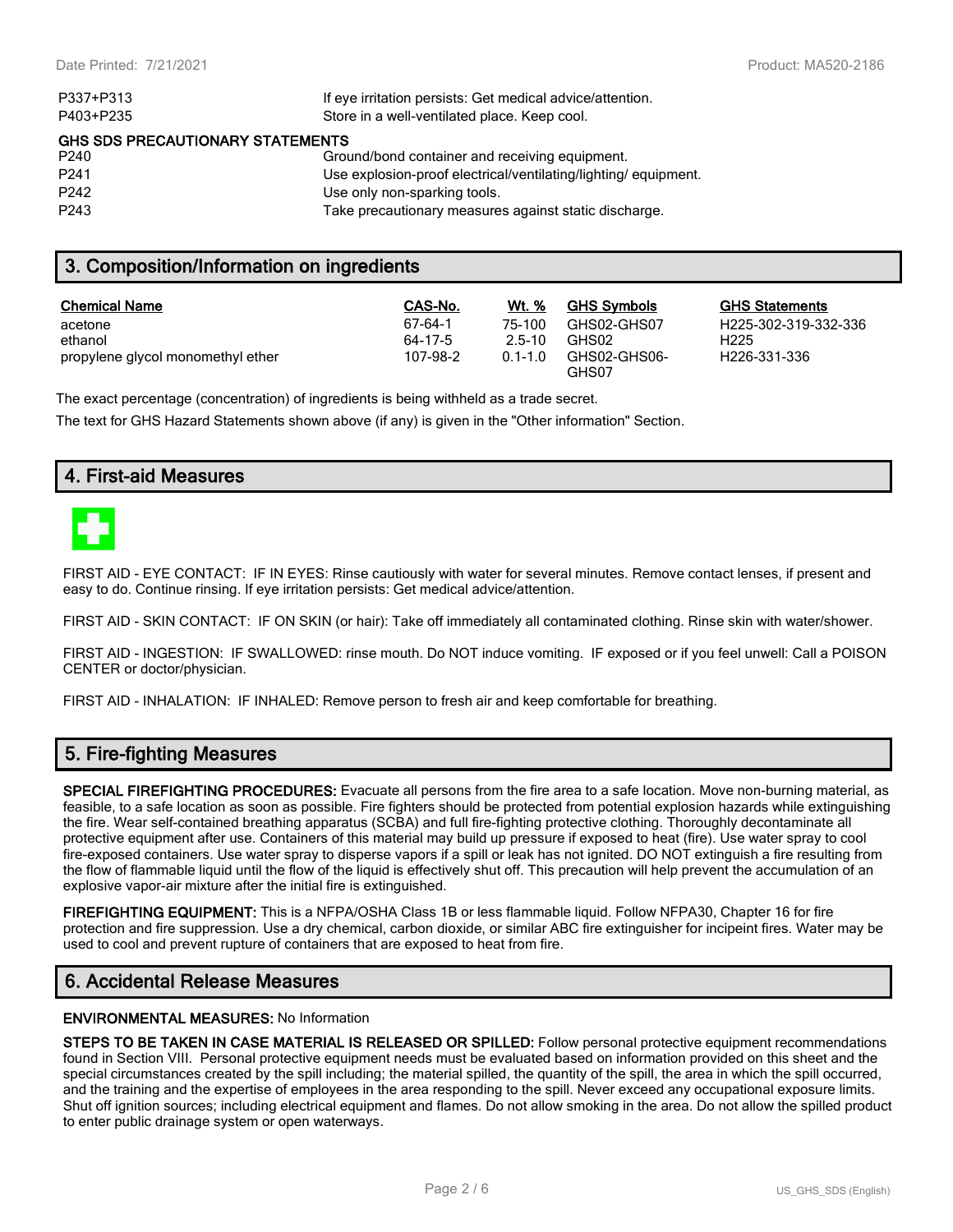# **7. Handling and Storage**



**HANDLING:** Avoid inhalation and contact with eyes, skin, and clothing. Wash hands thoroughly after handling and before eating or drinking. In keeping with safe handling practices, avoid ignition sources (smoking, flames, pilot lights, electrical sparks); ground and bond containers when transferring the material to prevent static electricity sparks that could ignite vapor and use spark proof tools and explosion proof equipment. Empty containers may retain product residue or vapor. Do not pressurize, cut, weld, braze, solder, drill, grind, or expose container to heat, flame, sparks, static electricity, or other sources of ignition. Any of these actions can potentially cause an explosion that may lead to injury.

**STORAGE:** Keep containers closed when not in use. Store in cool well ventilated space away from incompatible materials.

# **8. Exposure Controls/Personal Protection**

| Ingredients with Occupational Exposure Limits |                      |                         |                     |                         |  |
|-----------------------------------------------|----------------------|-------------------------|---------------------|-------------------------|--|
| <b>Chemical Name</b>                          | <b>ACGIH TLV-TWA</b> | <b>ACGIH-TLV STEL</b>   | <b>OSHA PEL-TWA</b> | <b>OSHA PEL-CEILING</b> |  |
| acetone                                       | $250$ ppm            | 500 ppm                 | $1000$ ppm          | N.D.                    |  |
| ethanol<br>propylene glycol monomethyl ether  | N.D.<br>50 ppm       | $1000$ ppm<br>$100$ ppm | $1000$ ppm<br>N.D.  | N.D.<br>N.D.            |  |

**Further Advice: MEL = Maximum Exposure Limit OES = Occupational Exposure Standard SUP = Supplier's Recommendation Sk = Skin Sensitizer N.E. = Not Established N.D. = Not Determined**

#### **Personal Protection**



**RESPIRATORY PROTECTION:** Use adequate engineering controls and ventilation to keep levels below recommended or statutory exposure limits. If exposure levels exceed limits use appropriate approved respiratory protection equipment.





**EYE PROTECTION:** Wear chemical-resistant glasses and/or goggles and a face shield when eye and face contact is possible due to splashing or spraying of material.



**OTHER PROTECTIVE EQUIPMENT:** No Information

**HYGIENIC PRACTICES:** It is good practice to avoid contact with the product and/or its vapors, mists or dust by using appropriate protective measures. Wash thoroughly after handling and before eating or drinking.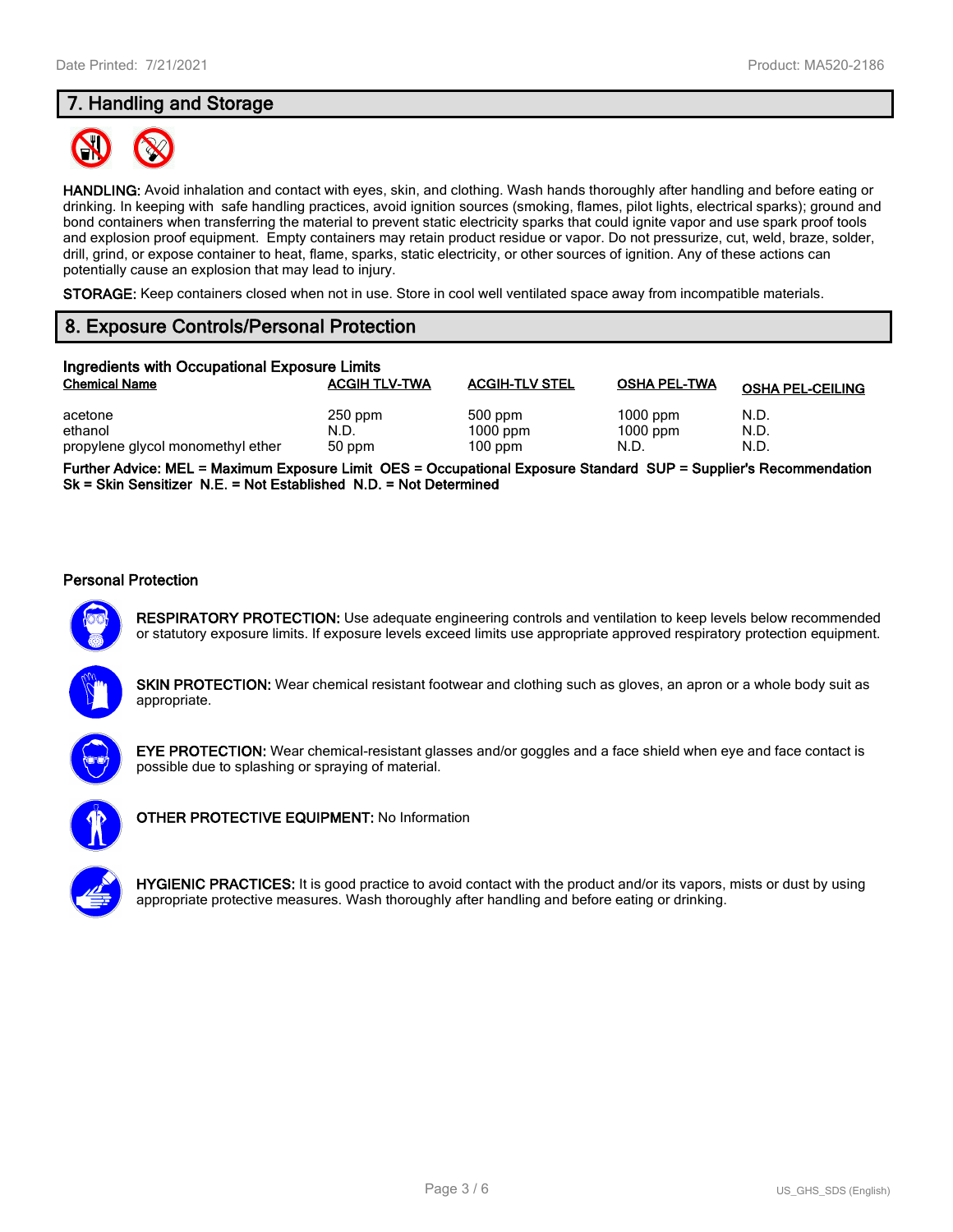**N.I. = No Information**

# **9. Physical and Chemical Properties**

| Appearance:                    | Colored Liquid                   | <b>Physical State:</b>                      | <b>LIQUID</b>  |
|--------------------------------|----------------------------------|---------------------------------------------|----------------|
| Odor:                          | <b>Strong Solvent</b>            | <b>Odor Threshold:</b>                      | Not determined |
| Density, g/cm3:                | 0.816                            | pH:                                         | Not determined |
| Freeze Point, °F:              | Not determined                   | Viscosity:                                  | Not determined |
| <b>Solubility in Water:</b>    | Not determined                   | Partition Coefficient, n-octanol/<br>water: | Not determined |
| Decomposition temperature, °F: | Not determined                   | <b>Explosive Limits, %:</b>                 | Not determined |
| Boiling Range, °F:             | $>$ 100 °F                       | Flash Point, °F:                            | $-4$ $\circ$ F |
| Combustibility:                | <b>Supports Combustion</b>       | Auto-Ignition Temperature, °F:              | Not determined |
| <b>Evaporation Rate:</b>       | <b>Faster than Diethyl Ether</b> | Vapor Pressure, mmHg:                       | Not determined |
| <b>Vapor Density:</b>          | Not determined                   |                                             |                |

# **10. Stability and reactivity**

**STABILITY:** Stable under normal conditions.

**CONDITIONS TO AVOID:** Heat, flames and sparks.

**INCOMPATIBILITY:** Acids, Bases, Oxidizing agents

**HAZARDOUS DECOMPOSITION PRODUCTS:** Not determined.

# **11. Toxicological information**

**Practical Experiences**

**EMERGENCY OVERVIEW:** No Information

**EFFECT OF OVEREXPOSURE - EYE CONTACT:** No Information

**EFFECT OF OVEREXPOSURE - INGESTION:** No Information

**EFFECT OF OVEREXPOSURE - INHALATION:** No Information

**EFFECT OF OVEREXPOSURE - SKIN CONTACT:** No Information

**CARCINOGENICITY:** No Information

#### **PRIMARY ROUTE(S) OF ENTRY:**

**Eye Contact, Skin Contact, Inhalation**

# **Acute Toxicity Values**

**The acute effects of this product have not been tested. Data on individual components are tabulated below**

| CAS-No. | <b>Chemical Name</b> |
|---------|----------------------|
| 67-64-1 | acetone              |

**Casary Chemical Chemical LD50 Chemical LD50 Vapor LC50** 1800 mg/kg Rat 20000 mg/kg Rabbit 50.1 mg/L Rat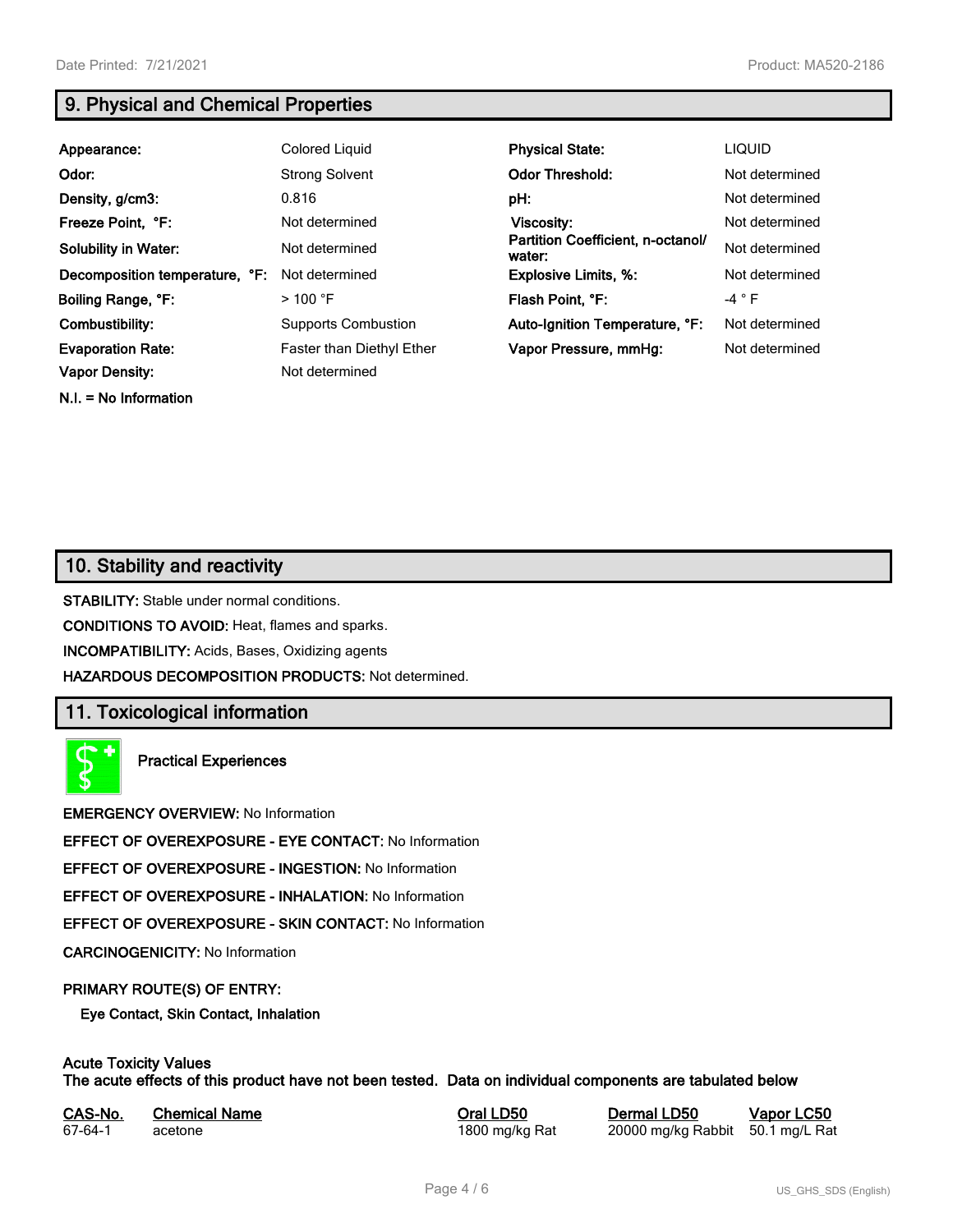64-17-5 ethanol 7060 mg/kg Rat 15,800 mg/kg 124.7 mg/L Rat 107-98-2 propylene glycol monomethyl ether 5000 mg/kg Rat 13000 mg/kg Rabbit >6 mg/L Rat

#### **N.I. = No Information**

## **12. Ecological information**

**ECOLOGICAL INFORMATION:** Ecological evaluation of this material has not been performed; however, do not allow the product to be released to the environment without governmental approval/permits.

## **13. Disposal Information**



**Product**

**DISPOSAL METHOD:** Waste from this material may be a listed and/or characteristic hazardous waste. Dispose of material, contaminated absorbent, container and unused contents in accordance with local, state, and federal regulations.

**STEPS TO BE TAKEN IN CASE MATERIAL IS RELEASED OR SPILLED:** Follow personal protective equipment recommendations found in Section VIII. Personal protective equipment needs must be evaluated based on information provided on this sheet and the special circumstances created by the spill including; the material spilled, the quantity of the spill, the area in which the spill occurred, and the training and the expertise of employees in the area responding to the spill. Never exceed any occupational exposure limits. Shut off ignition sources; including electrical equipment and flames. Do not allow smoking in the area. Do not allow the spilled product to enter public drainage system or open waterways.

# **14. Transport Information**

**SPECIAL TRANSPORT PRECAUTIONS:** No Information

**DOT:** CONSUMER COMMODITY

**IATA:** ID8000, CONSUMER COMMODITY, 9

**IMDG:** LIMITED QUANTITY UN1263

# **15. Regulatory Information**

### **U.S. Federal Regulations:**

#### **CERCLA - SARA Hazard Category**

This product has been reviewed according to the EPA 'Hazard Categories' promulgated under Sections 311 and 312 of the Superfund Amendment and Reauthorization Act of 1986 (SARA Title III) and is considered, under applicable definitions, to meet the following categories:

Fire Hazard, Acute Health Hazard

#### **SARA SECTION 313**

This product contains the following substances subject to the reporting requirements of Section 313 of Title III of the Superfund Amendment and Reauthorization Act of 1986 and 40 CFR part 372:

No Sara 313 components exist in this product.

#### **TOXIC SUBSTANCES CONTROL ACT**

This product contains the following chemical substances subject to the reporting requirements of TSCA 12(B) if exported from the United States: